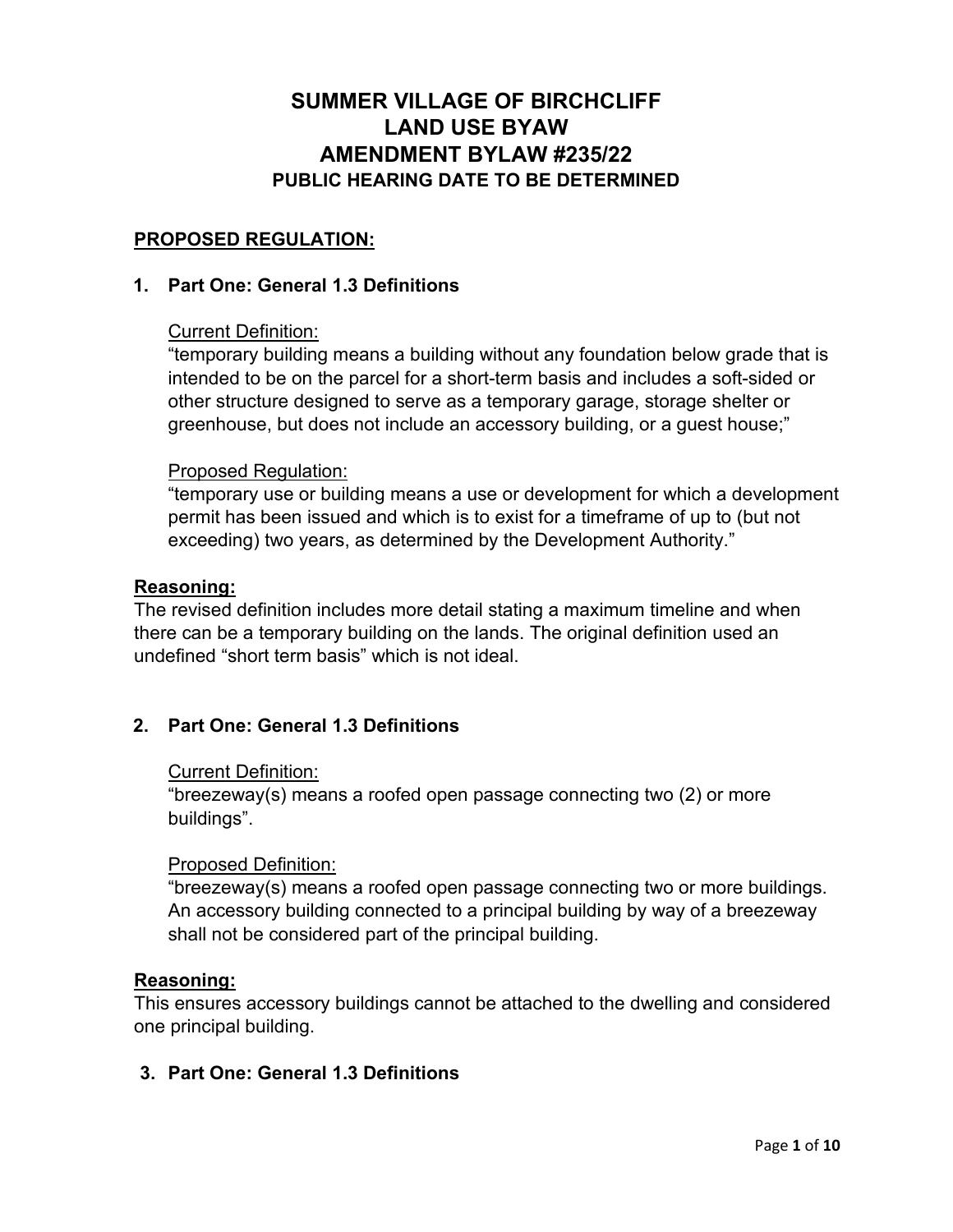### Add Definition:

"Development Design Plan means a non-statutory plan prepared by a development proponent in support of a proposal for development. The purpose of a development design plan is to mitigate negative impacts on watershed health as required in the Sylvan Lake Intermunicipal Development Plan. A development design plan includes the following details to the satisfaction of the development authority:

- A planting plan including native vegetation;
- A sediment control plan;
- A drainage plan; and
- Information about site coverage.

A development design plan shall be required at the discretion of the Development Authority and will be enforced as a condition of development approval."

#### **Reasoning:**

This term is used in the policy language of the Sylvan Lake Intermunicipal Development Plan and is a requirement for any development in the riparian area.

### **4. Part One: General 1.3 Definitions**

#### Current Definition:

"development means:

(a) An excavation or stockpile and the creation of either of them; or (b) A building or an addition to, or replacement or repair of a building and the construction or placing in, on, over or under land of any of them; or

(c) A change of use of land or a building or an act done in relation to land or a Building that results in or is likely to result in a change in the use of the land or building; or

(d) A change in the intensity of use of land or a building or an act done in relation to land or a building that results in or is likely to result in a change in the intensity of use of the land or building."

#### Proposed Definition:

"development means:

(a) An excavation or stockpile and the creation of either of them; or (b) A building or an addition to, or replacement or repair of a building and the construction or placing in, on, over and under land of any of them; or (c) A change of use of land or a building or an act done in relation to land or a building that results in or is likely to result in a change in the use of the land or building; or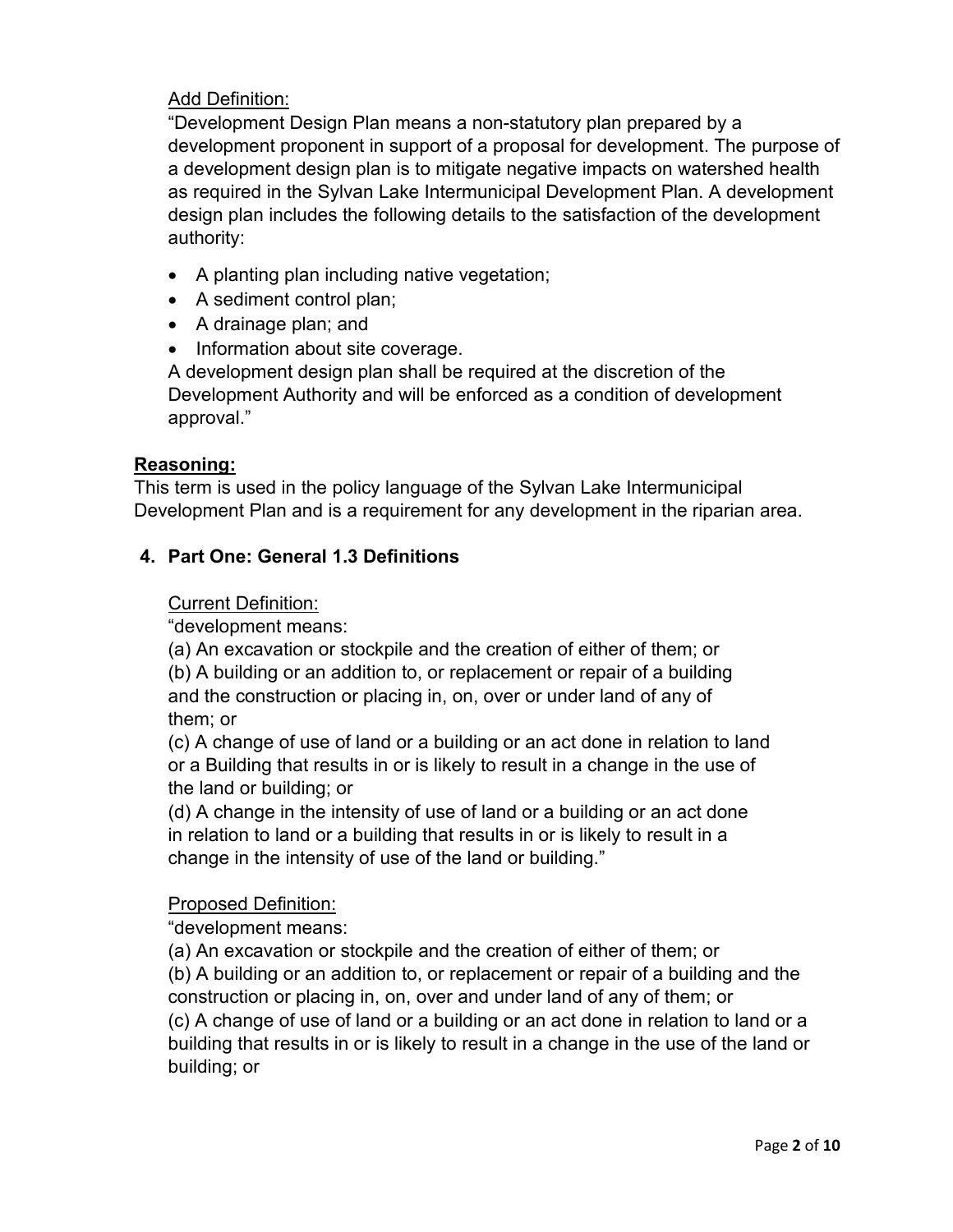(d) A change in the intensity of use of land or a building or an act done in relation to land or a building that results in or is likely to result in a change in the intensity of use of the land or building;

and without restricting the generality of the foregoing, includes:

(e) in the case of a lot used for residential purposes, alterations made to a building or an additional building on the lot whether or not the building is a dwelling or part of a dwelling unit;

(f) in the case of a lot used for other than residential purposes, alterations or additions made to a building on the lot or a use of the lot which would increase either the capacity of the building or the intensity of use of the lot;

(g) the display of advertisements or signs on the exterior of a building or on any land;

(h) the deposit of earth, debris, waste materials, refuse, or any other material on any land, including land already being used for that purpose, or if the natural topography or drainage is altered;

(i) any increase in the number of households occupying and living in any building or on any site, and any construction or alterations or additions which would provide for an increase in the number of households which could occupy and live in any building or on any site, including any increase in the number of dwelling units in a building or on a site;

(j) the placing of refuse or waste material on any land;

(k) the recommencement of the use to which land or a building has been previously put if that use has been discontinued for a period of more than six months;

(l) the continued use of land or of a building for any purpose for which it is being used unlawfully when this Bylaw comes into effect;

(m) the demolition or removal of a building;

(n) the placement of an already constructed or a partially constructed building on a parcel of land;

(o) the use of land for the parking of trailers, bunk houses, portable dwellings, skid shacks, or any other type of portable building whatsoever, whether or not the same has been placed or affixed to the land in any way;

(p) the removal of topsoil from land;

(q) the use of land for storage purposes or for the repair of equipment, vehicles or other kinds of machinery;

(r) the installation of any type of sewage disposal system including but not limited to holding tanks; or

(s) the digging of a well or installation of a water cistern."

## **Reasoning:**

A more fulsome definition of what a development gives the development authority a greater ability to define what is or is not happening on any given parcel of land.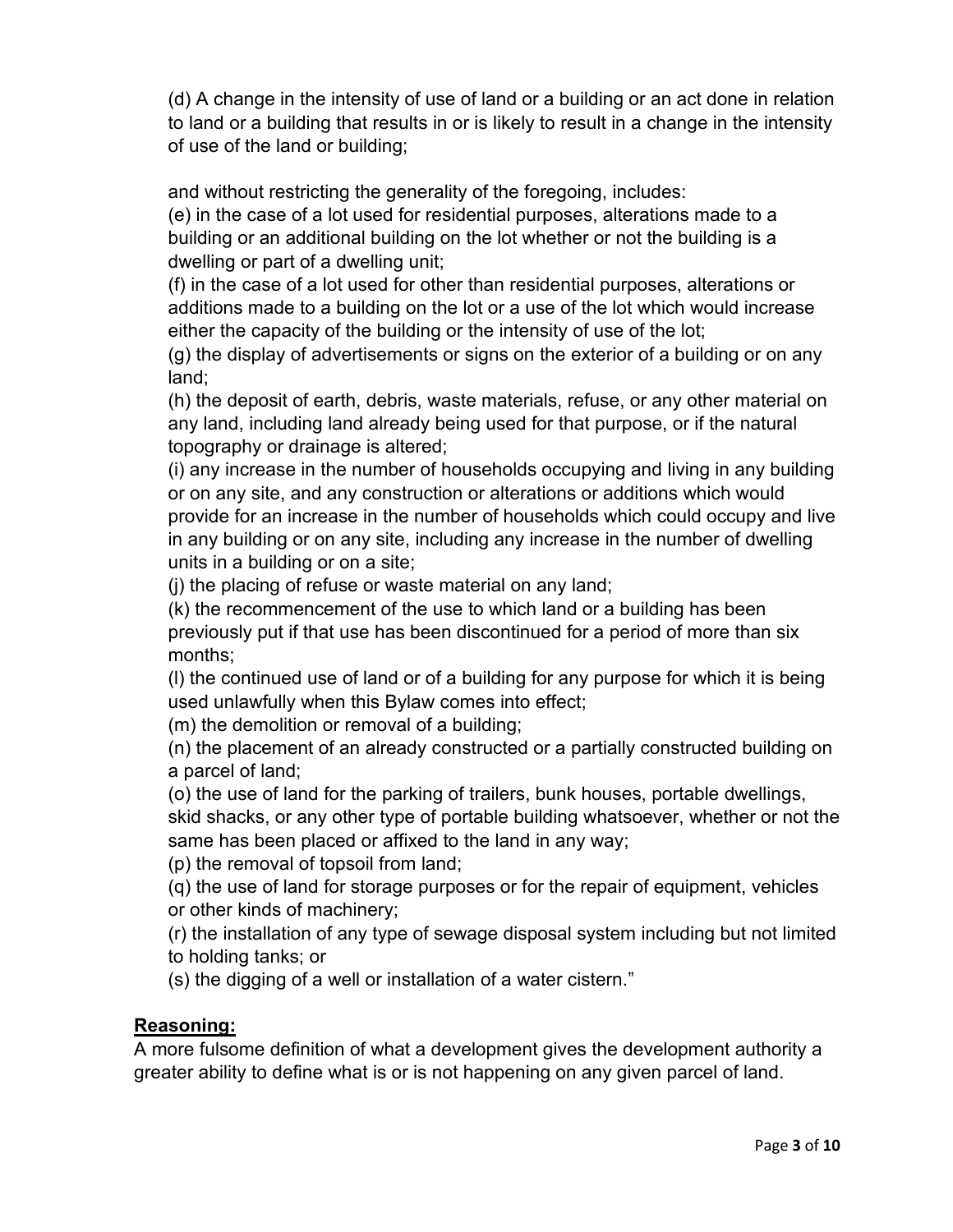## **5. Part One: General 1.3 Definitions**

#### Current Definition:

"grade means the ground elevation established for the purpose of determining building height. In determining grade, the Development Authority shall select from the following methodologies, whichever one best ensures compatibility with neighbouring developments:

(a) If the applicant can show by reference to legal surveys that the predevelopment elevation of the subject parcel varies by no more than 1 m in 30 lineal metres, the Development Authority may determine grade by calculating the average of the highest and lowest elevation on the parcel or above top of bank. Amended by Bylaw #199/17; or

(b) The Development Authority may determine grade by calculating the average of the pre-development elevations at the corners of the parcel as shown on a reliable survey; or

(c) The Development Authority may determine grade by calculating the average elevation of the corners of the main buildings on all properties abutting the subject parcel".

#### Proposed Definition:

"grade means the ground elevation established for the purpose of determining building height. In determining grade, the Development Authority shall select from the following methodologies, whichever one best ensures compatibility with neighbouring developments:

(a) Grade shall be determined by calculating the average of the pre-development elevations at the corners of the building as shown on a reliable survey.

(b) If the applicant can show by reference to legal surveys that the predevelopment elevation of the subject parcel varies by no more than 1 m in 30 lineal metres, the Development Authority may determine grade by calculating the average of the highest and lowest elevation on the parcel or above top of bank. Amended by Bylaw #199/17; or

(c) The Development Authority may determine grade by calculating the average of the pre-development elevations at the corners of the parcel as shown on a reliable survey; or

(d) The Development Authority may determine grade by calculating the average elevation of the corners of the main buildings on all properties abutting the subject parcel".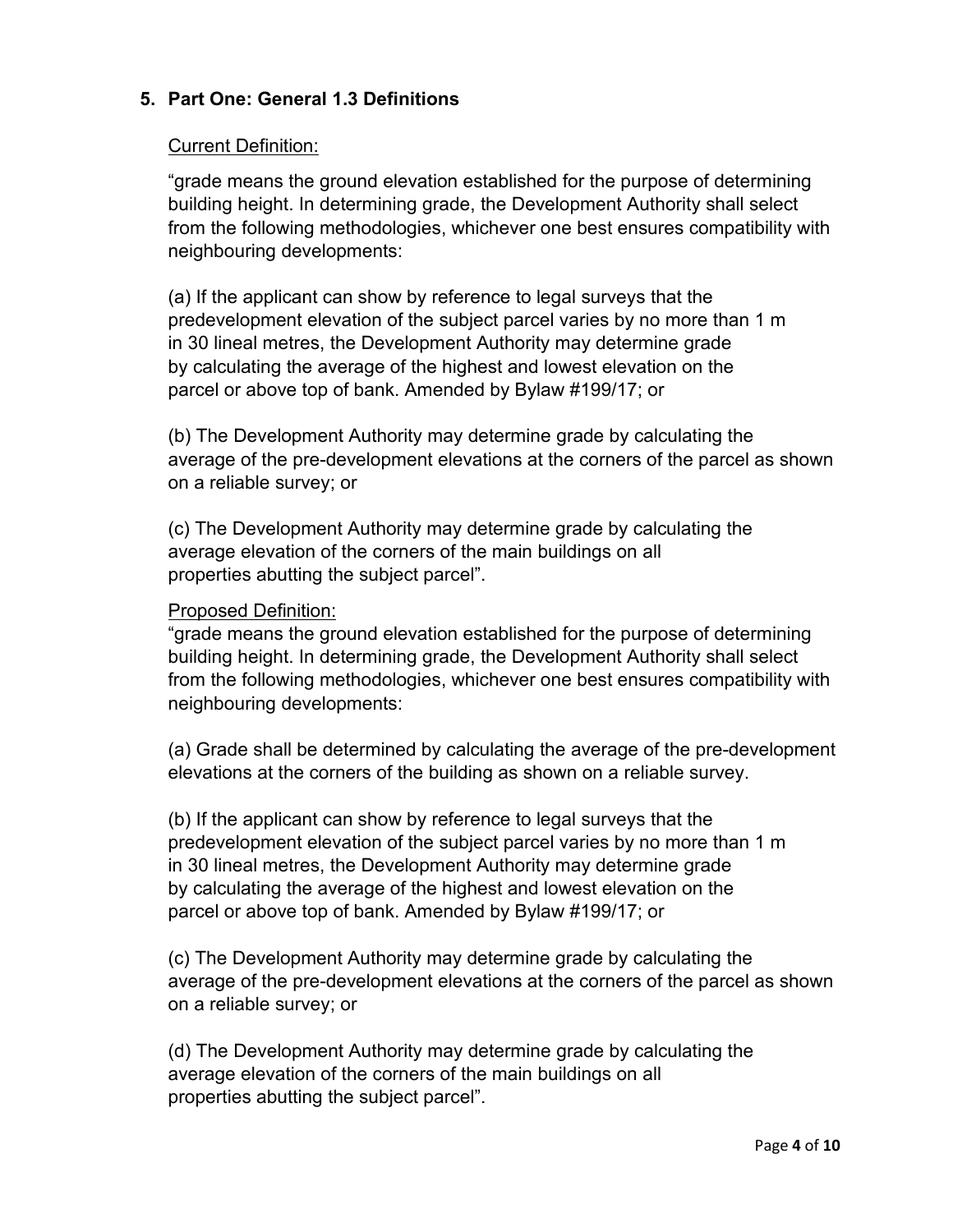### **Reasoning:**

This added way to determine grade is less complex and will be compatible with the development in the village.

### **6. Part One: General 1.3 Definitions**

### Current Definition:

"church camp cottage(s) means a building used by one (1) or more individuals as a single housekeeping unit during vacations and religious retreats only and not to be occupied by a permanent resident, and which is separate from any other building but does not include a manufactured dwelling unit, guest house or temporary building".

#### Proposed Definition:

"church camp cottage(s) means a dwelling unit which is separate from any other building but does not include a manufactured dwelling unit, guest house or temporary building".

#### **Reasoning:**

This revision removes the permanent resident and housekeeping clause.

### **7. Part One: General 1.3 Definitions**

#### Current Definition:

"parcel coverage means the total percentage of the parcel area covered by buildings or Structures, including but not limited to the main building and any additions to it (e.g. covered decks), hard-surfaced parking facilities, driveways, outdoor storage and display areas, hard landscaped areas and all other impervious surfaces but does not include steps, eaves, or similar projections permitted in this Land Use Bylaw".

#### Proposed Definition:

"parcel coverage means the total percentage of the parcel area covered by buildings or Structures, including but not limited to the main building and any additions to it (e.g. covered decks), hard-surfaced parking facilities, driveways, outdoor storage and display areas, hard landscaped areas including gravel, reclaimed pavement, crushed rock, artificial turf and all impervious surfaces but does not include steps, eaves, or similar projections permitted in this Land Use Bylaw".

#### **Reasoning:**

This revision includes gravel, reclaimed pavement, crushed rock and turf all to be included in the parcel coverage percentage.

#### **8. Part One: General 1.3 Definitions**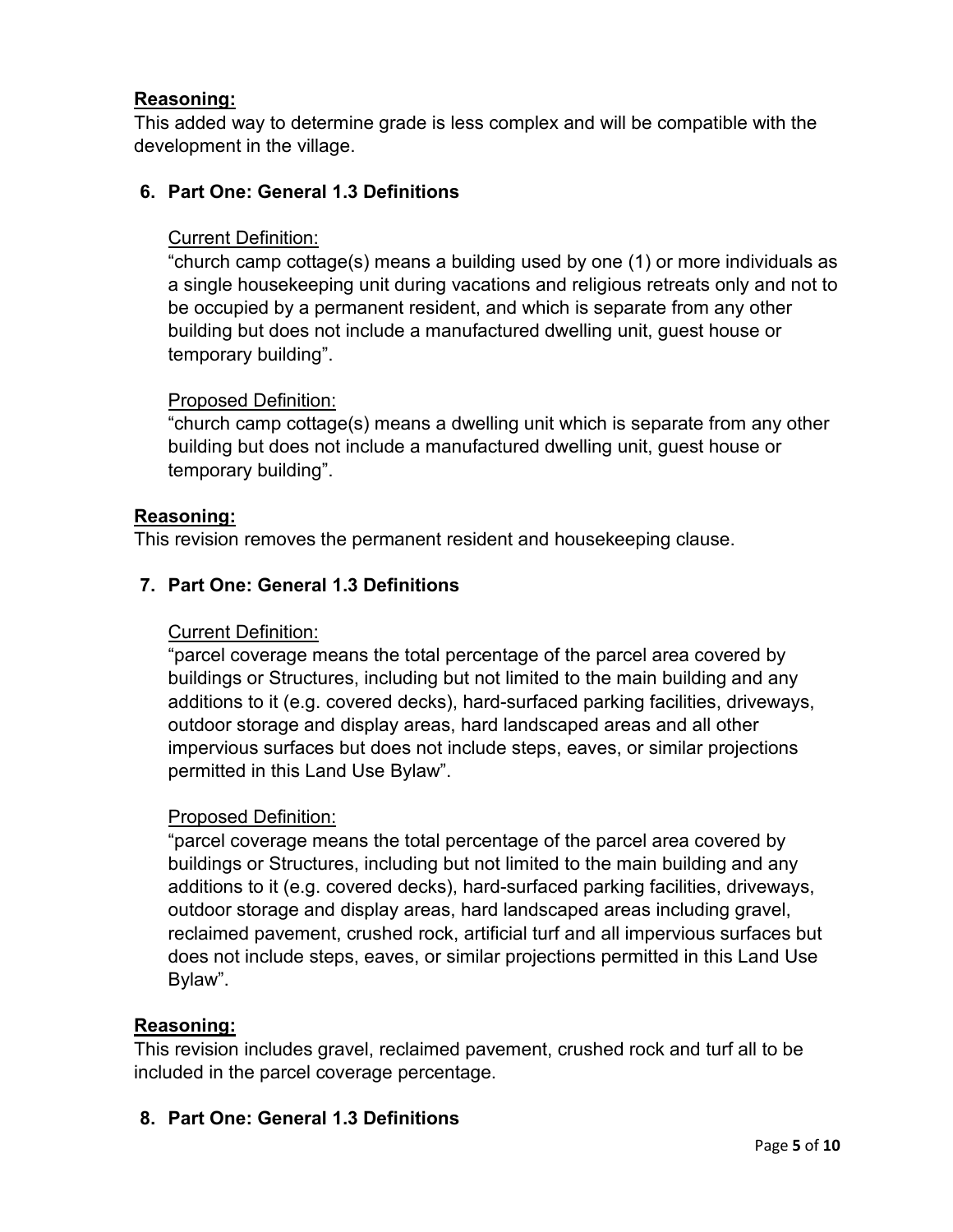### Current Definition:

"guest house means an accessory building containing sleeping facilities for temporary usage only and may have a bathroom, but shall not have a kitchen or other cooking facilities. A guest house provides overflow accommodation for a detached dwelling located on the same parcel, is not available for rent by a third party, and does not include recreational vehicles and sea cans".

### Proposed Definition:

"guest house means an accessory building containing sleeping facilities for temporary usage only and can include bedrooms, bathrooms, and a kitchen. A guest house provides overflow accommodation for a detached dwelling located on the same parcel, is not available for rent by a third party, and does not include recreational vehicles and sea cans".

#### **Reasoning:**

This revision will include clear intent on if a kitchen is allowed. The current definition does not allow a kitchen, but it is unclear exactly what defines a kitchen or separates it from a wet bar or kitchenette. Council should decide what the intent is and the direction moving forward.

### **9. Part One: General 1.3 Definitions**

### Add Definition:

"Nuisance means any act or deed, or omission, or thing, which is or could reasonably be expected to be annoying, or troublesome, or destructive or harmful, or inconvenient, or injurious to another person and/or their property, or anything troublesome or bothersome to other people for which complaints are received either by the Municipality's office or the Royal Canadian Mounted Police, whether or not such act or deed or omission or thing constitutes nuisance at common law".

#### **Reasoning:**

Adding this definition defines what is considered a nuisance to go along with Part Three 2(3)(d) proposed regulation.

## **10.Part One: General 1.3 Definitions**

#### Remove Current Definition:

"Permanent resident means a person, excluding a person(s) who occupies a cottage in the Church Camp Cottage District:

(a) with a valid Alberta driver's license and/or any government issued identification which shows an address situate in the Summer Village of Birchcliff; or

(b) whose usual mailing address is in the Summer Village of Birchcliff; or

(d) whose place of residence pursuant to the Local Authorities Elections Act is the Summer Village of Birchcliff;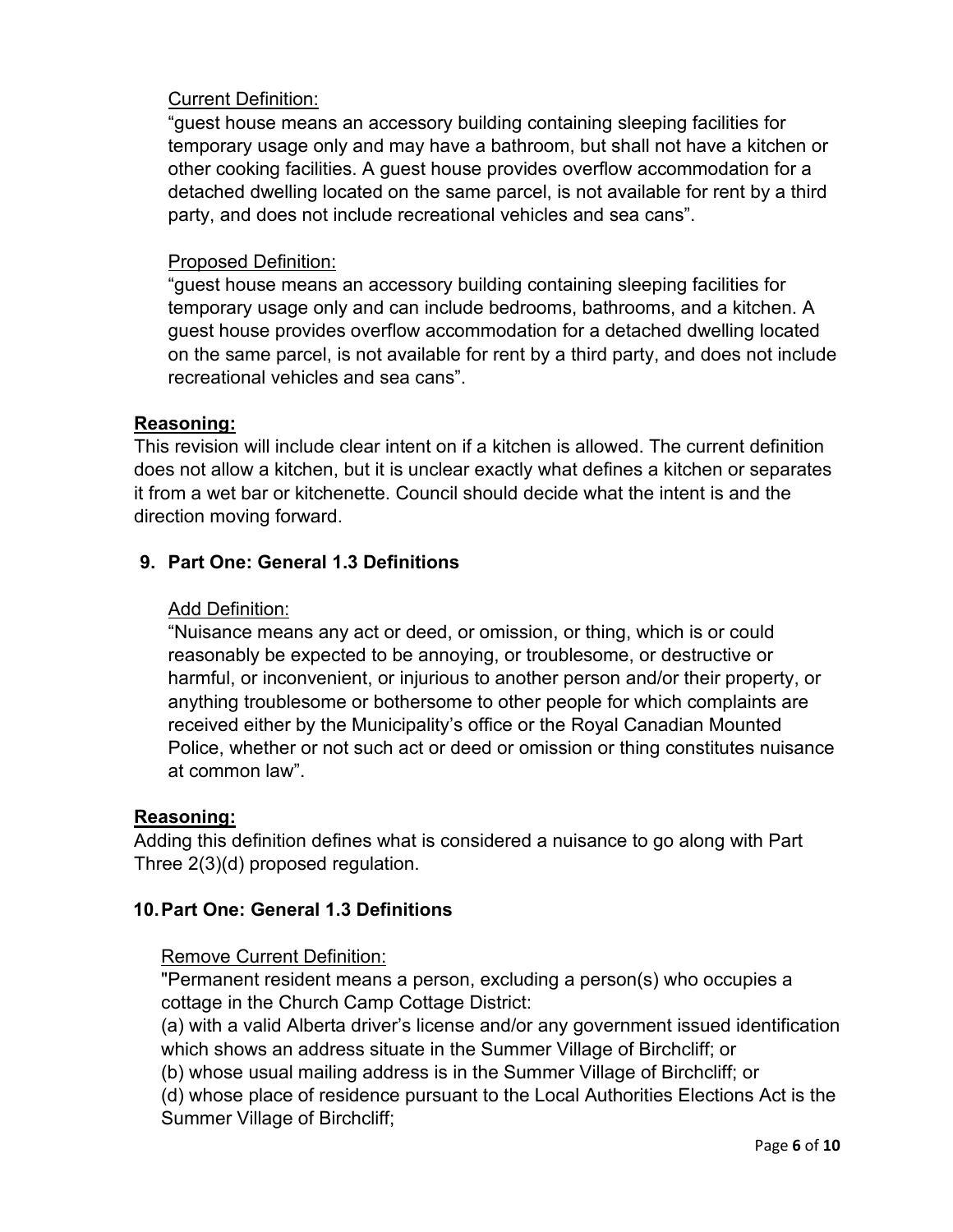## **Reasoning:**

Removing this definition keeps consistency with removing "permanent resident" in other regulations in the Land Use Bylaw.

### **11.Part One: General 1.7 Establishment of Fees**

### Current Regulation:

"Development Permit application fees and fees for other matters arising through this Land Use Bylaw will be established by resolution of Council. Council may at any time by resolution increase, decrease or establish new fees for matters covered in this bylaw."

### Proposed Regulation:

"Development Permit application fees and fees for other matters arising though this Land Use Bylaw will be established by Council in the Summer Village of Birchcliff Fees Bylaw. Council may amend the bylaw to increase, decrease or establish new fees by an amendment bylaw."

### **Reasoning:**

The way this section is currently worded is incorrect as a bylaw cannot be changed by resolution of Council, it must go through the normal amendment process as any bylaw would. A Land Use Bylaw amendment needs a first reading, a public hearing and then must receive second and third readings to pass. This is in contravention of section 8(c) of the Municipal Government Act, which requires fees to be a set by bylaw.

## **12.Part Two: Development Permits, Contravention & Appeal 2.2 Development Not Requiring a Development Permit**

#### Add Regulation:

(12) "Provided the zoning setbacks are met a development permit is not required for a non-enclosed and/or 3-sided building such as but not limited to, pergolas, woodsheds and arbours with a floor area of  $9.94 \text{ m}^2$  (107ft.<sup>2</sup>) or less and height of 2.50m (8.20ft.) or less."

#### **Reasoning:**

Adding this regulation allows for these types of structures to still be considered a building with regulations but not to require a development permit for them. Size has been added to the definition.

## **13.Part Two: Development Permits, Contravention & Appeal 2.3 Permission for Development**

#### Add Regulation:

(k) "Where a proposed development or redevelopment is within 30.0 m (98.4 ft.) of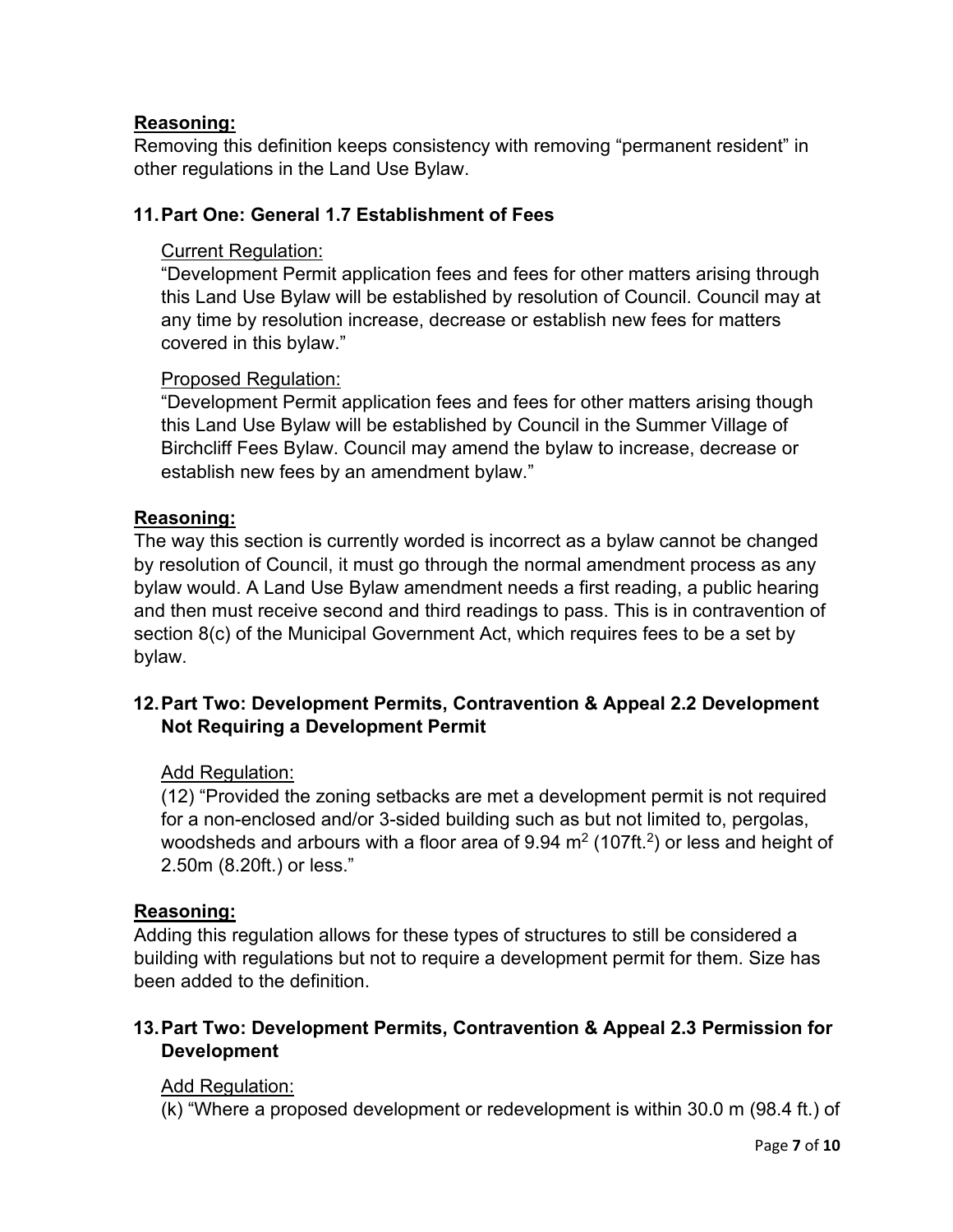the top of bank or high water mark of Sylvan Lake, a Development Design Plan shall be submitted as part of a development permit application and enforced as a condition of approval. Determining which feature (top of bank or the high water mark of Sylvan Lake) is appropriate will be at the discretion of the Development Authority. Submission of the Development Design Plan shall be in accordance with the applicable policies of the Sylvan Lake Intermunicipal Development Plan."

#### **Reasoning:**

This is to be consistent with Sylvan Lake Intermunicipal Development Plan and Development Plan definition.

## **14.Part Three: Supplementary Regulations 2.3 Objects Prohibited or Restricted in Yards**

### Add Regulation:

(f) "No person shall allow a sea can to be placed on a parcel other than during construction with an approved development permit."

#### **Reasoning:**

This is to include sea cans in the Land Use Bylaw and states when sea cans can be on the lands.

## **15.Part Three: Supplementary Regulations 2.3 Objects Prohibited or Restricted in Yards**

#### Current Regulation:

(d) "No person shall allow a vehicle of more than 1,000 kg (2,204.62 lbs) Gross Vehicle Weight to be parked or stored in residential districts, except boats, boat trailers, school buses and recreational vehicles."

#### Proposed Regulation:

"No person shall allow the unsightly storage of goods, materials, salvage, junk, waste or other materials, a condition which, in the opinion of the Development Authority, may be or may become a nuisance, or which adversely affects the amenities of the neighbourhood, or which may interfere with the normal enjoyment of any land or building"

#### **Reasoning:**

This proposed revision is to include a regulation that includes storage of junk, salvage etc. on a property.

## **16.Part Three: Supplementary Regulations 4.1 Miscellaneous**

## Current Regulation:

4(7)(a) "The subdivision authority shall, as a condition of subdivision approval,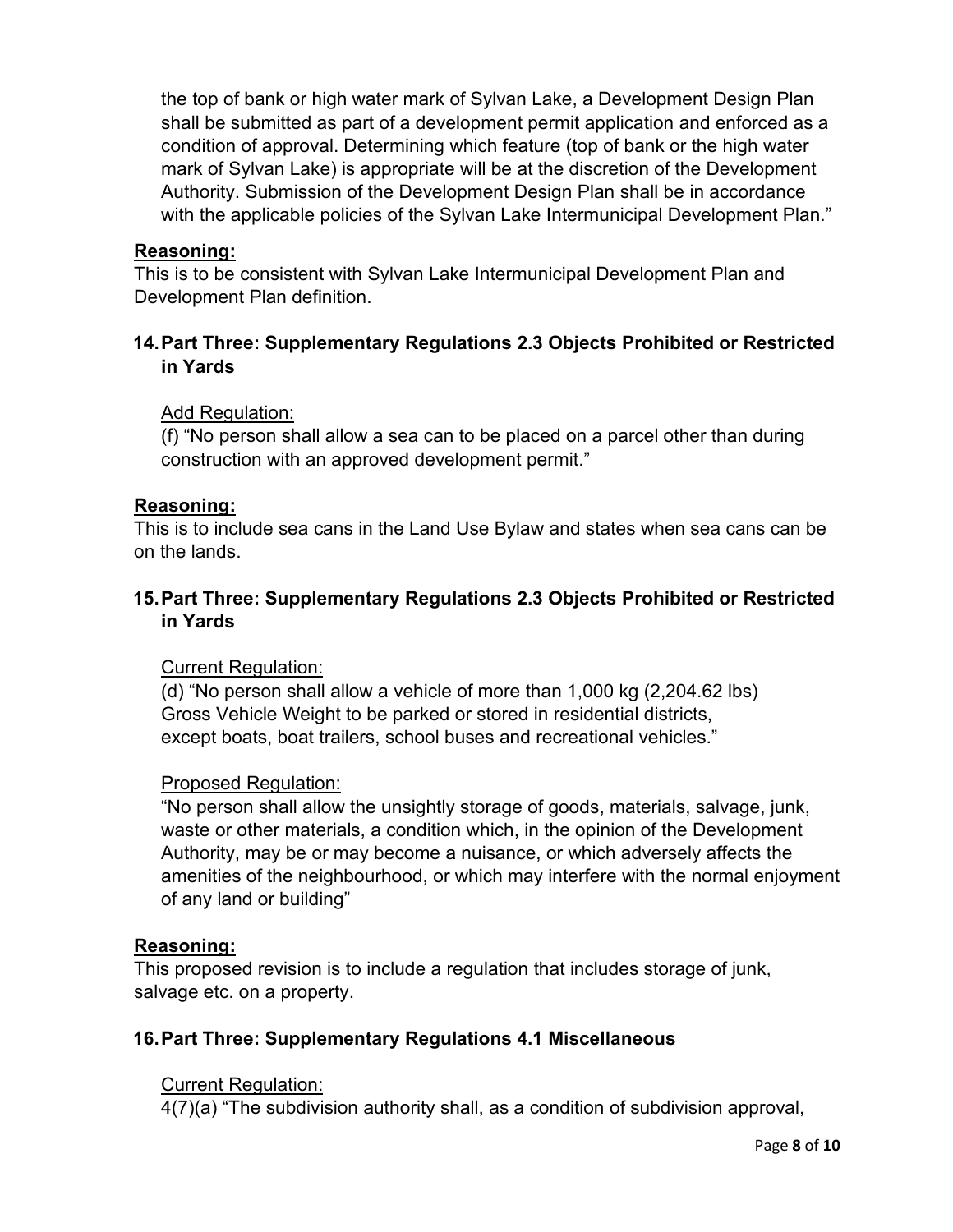require an environmental reserve (or a combination of environmental reserve and environmental reserve easement) of not less than 30 m (98.43 ft.) in width from the high water mark of Sylvan Lake and/or the top of bank of watercourses to the lot line. A greater setback may be required by the subdivision authority based on the recommendations of a geotechnical study undertaken by a qualified professional."

### Proposed Regulation:

4(7)(a) "As a condition of subdivision approval, Environmental Reserves can be taken according to Section 664 of the Act; either in the form of a lot (ownership transferred to the Summer Village) or as an Environmental Reserve Easement (private ownership is retained). The Summer Village may require that the proponent provide hazard land as Environmental Reserve as a condition of subdivision approval."

### **Reasoning:**

As the shoreline has already been subdivided and reserves taken, the municipality is no longer able to take a reserve on the shoreline. However, Section 664 states that the municipality can require the registration of an Environmental Reserve Easement Agreement as a condition of subdivision approval. We can require them when the lots are adjacent to the shoreline of a lake, river, creek or to encompass and provide a buffer around a wetland. If we do apply one, the minimum area you can apply it to is 6 m. If there is a steep bank, the 6m could start from the top of the bank rather than from the legal bank. So it could be larger than 6m to also encompass the lands from the legal bank to the top of the bank. However, an ERE designation mandates that the lands must remain in a natural state in order to protect the shoreline.

## **17.Part Four: Land Use District Regulations, Back-Lot Residential (R2)**

#### Current Regulation:

Site Development: 1(b)(i) "7.60 m (25 ft.) to the habitable dwelling unit from the side parcel boundary"

#### Proposed Regulation:

Site Development: 1(b)(i) "7.62 m (25 ft.) to the habitable dwelling unit from the side parcel boundary"

#### **Reasoning:**

This revision is proposed due to error. 25ft is 7.62m.

# **18.Part Four: Land Use District Regulations, Church Camp Cottage District (CC2)**

## Current Regulation:

General Purpose "To provide an area for residential accommodation for the members of the Alberta and the Northwest Territories District of the Pentecostal